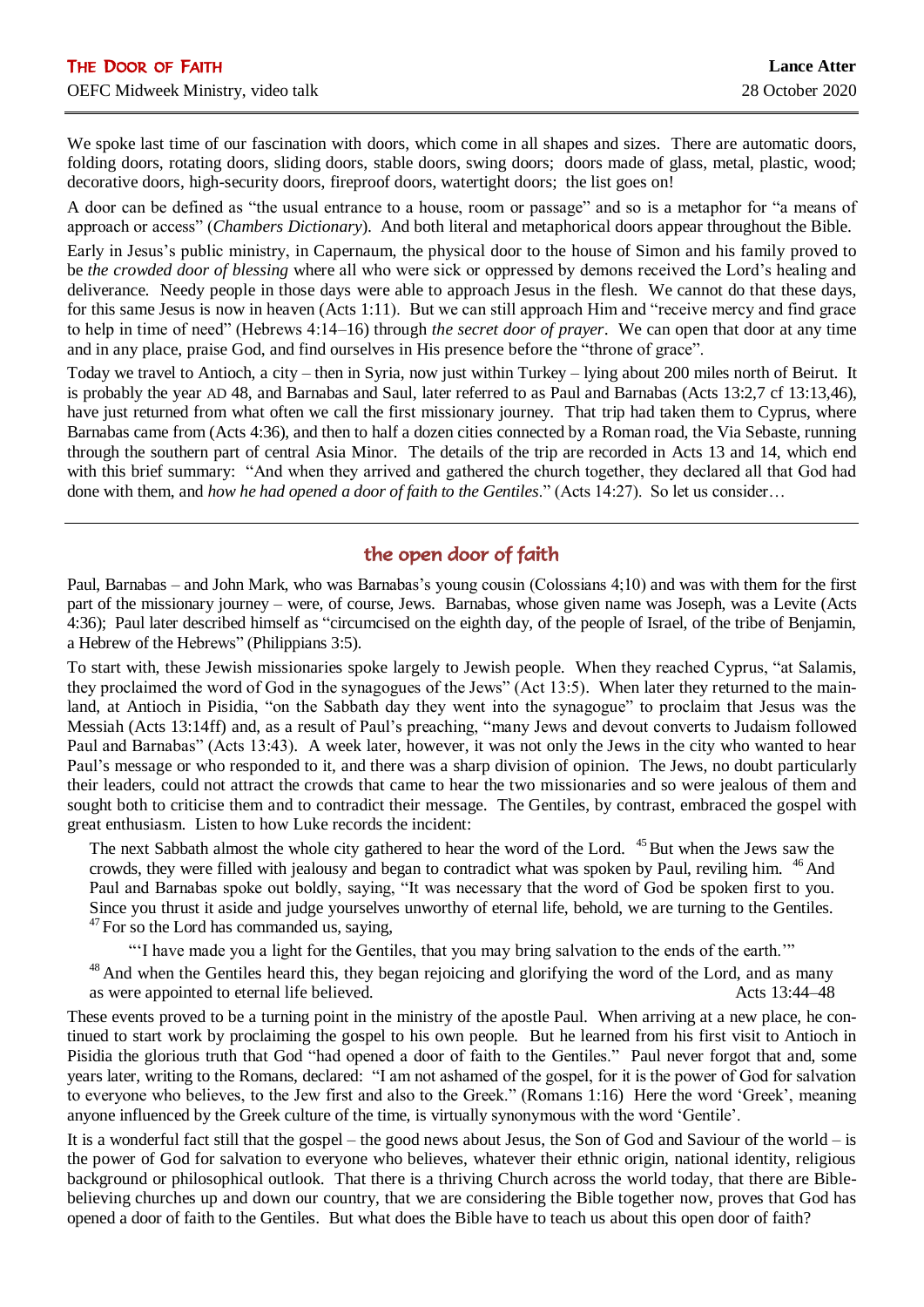### 1. It is a door that was planned

There are, surely, very few buildings which remain exactly the same as they were when they were built. Quite apart from the cosmetic changes brought about by redecoration and repair, almost every building is altered from time to time to satisfy the changing needs or tastes of its owners, or to make it suitable for a different purpose from the one for which originally it was designed. Old doors may be replaced with new ones in a different style; doors may be are rehung to open or swing in a different direction; old doorways are widened or bricked in; new doorways are cut and opened up. Even in your own home, you may have evidence of some or all of these things.

It would be quite wrong to suppose, however, that what happened in Pisidian Antioch, or in other places where the gospel was first proclaimed, precipitated the need for any kind of change in God's master plan. His design for the spiritual building we call the Church – that it, the body of believers who are the children of God by faith in Christ – did not have to be modified in any way to accommodate the interest shown in the gospel by Gentiles. The door of faith to the Gentiles was planned by God from the very beginning.

It's perfectly true that God's chosen people in Old Testament days had unique privileges (e.g. Deuteronomy 4:32– 34; Psalm 147:19,20). But they would not be the only people to know His blessing; in fact, they were to be the people through whom others would know His blessing. Listen to God speaking to Abram, as then he was called:

"Go from your country and your kindred and your father's house to the land that I will show you. <sup>2</sup> And I will make of you a great nation, and I will bless you and make your name great, so that you will be a blessing. I will bless those who bless you, and him who dishonours you I will curse, and *in you all the families of the earth shall be blessed.*" Genesis 12:1–3

The prospect of God's blessings being extended far beyond the confines of the physical descendants of Abraham, as later he was called, is a theme taken up often in the words of prophecy, as in:

The word that Isaiah the son of Amoz saw concerning Judah and Jerusalem. <sup>2</sup>It shall come to pass in the latter days that the mountain of the house of the LORD shall be established as the highest of the mountains, and shall be lifted up above the hills; and *all the nations* shall flow to it, <sup>3</sup> and *many peoples* shall come, and say: "Come, let us go up to the mountain of the LORD, to the house of the God of Jacob, that he may teach us his ways and that we may walk in his paths." Isaiah 2:2,3 // Micah 4:1,2

It was just such a word of prophecy that Paul, who was so well taught (Acts 22:3) and so well versed in the Scriptures, repeated in Pisidian Antioch. Did you notice it? Quoting from Isaiah 49:6, Paul said to his hearers, "the Lord has commanded us [that is, us Jews], saying, "'I have made you a light for the Gentiles, that you may bring salvation to the ends of the earth.'"" (Acts 13:47) That message thrilled the Gentiles who were listening to Paul … and it should thrill us as well.

We who are Gentile believers are not second-class citizens in the kingdom of God, The door of faith through which we must pass to gain entrance to God's kingdom was not made by man; it was not added as an afterthought; it was not opened with reluctance. This door of faith was, from before the foundation of the world, in God's mind: He planned it carefully; He constructed it intentionally; He opened it deliberately. So we can pass through it confidently and joyfully. Truly, as the apostle Paul said later in Rome, "this salvation of God has been sent to the Gentiles" (Acts 28:28). How we should praise God for that!

## 2. It is a door that is narrow

About a year before His death, Jesus "set his face to go to Jerusalem." (Luke 9:51) He knew what He would face there and so "began to teach them [His disciples] that the Son of man must suffer many things and be rejected by the elders and the chief priests and the scribes and be killed, and after three days rise again. And he said this plainly." (Mark 8:31,32a; cf 9:30–32, 10:32–34). Though He concentrated more on His disciples than on the crowds in this period of His ministry, Jesus took His time over the trip – it lasted some months – so that He could speak in towns and villages along the way. One incident that Luke records is particularly revealing:

He went on his way through towns and villages, teaching and journeying towards Jerusalem. <sup>23</sup> And someone said to him, "Lord, will those who are saved be few?" And he said to them, <sup>24</sup> "Strive to enter through the narrow door. For many, I tell you, will seek to enter and will not be able. <sup>25</sup> When once the master of the house has risen and shut the door, and you begin to stand outside and to knock at the door, saying, 'Lord, open to us', then he will answer you, 'I do not know where you come from.' <sup>26</sup>Then you will begin to say, 'We ate and drank in your presence, and you taught in our streets.' <sup>27</sup>But he will say, 'I tell you, I do not know where you come from. Depart from me, all you workers of evil!' <sup>28</sup> In that place there will be weeping and gnashing of teeth, when you see Abraham and Isaac and Jacob and all the prophets in the kingdom of God but you yourselves cast out.  $29$  And people will come from east and west, and from north and south, and recline at table in the kingdom of God.  $30^{\circ}$  And behold, some are last who will be first, and some are first who will be last." Luke 13:22–30

It was a widely-held opinion, endorsed by the rabbis, that Israel as a whole would be saved. But Jesus taught clearly that spirituality rather than ethnicity lay at the heart of salvation. So, unsurprisingly, He was asked the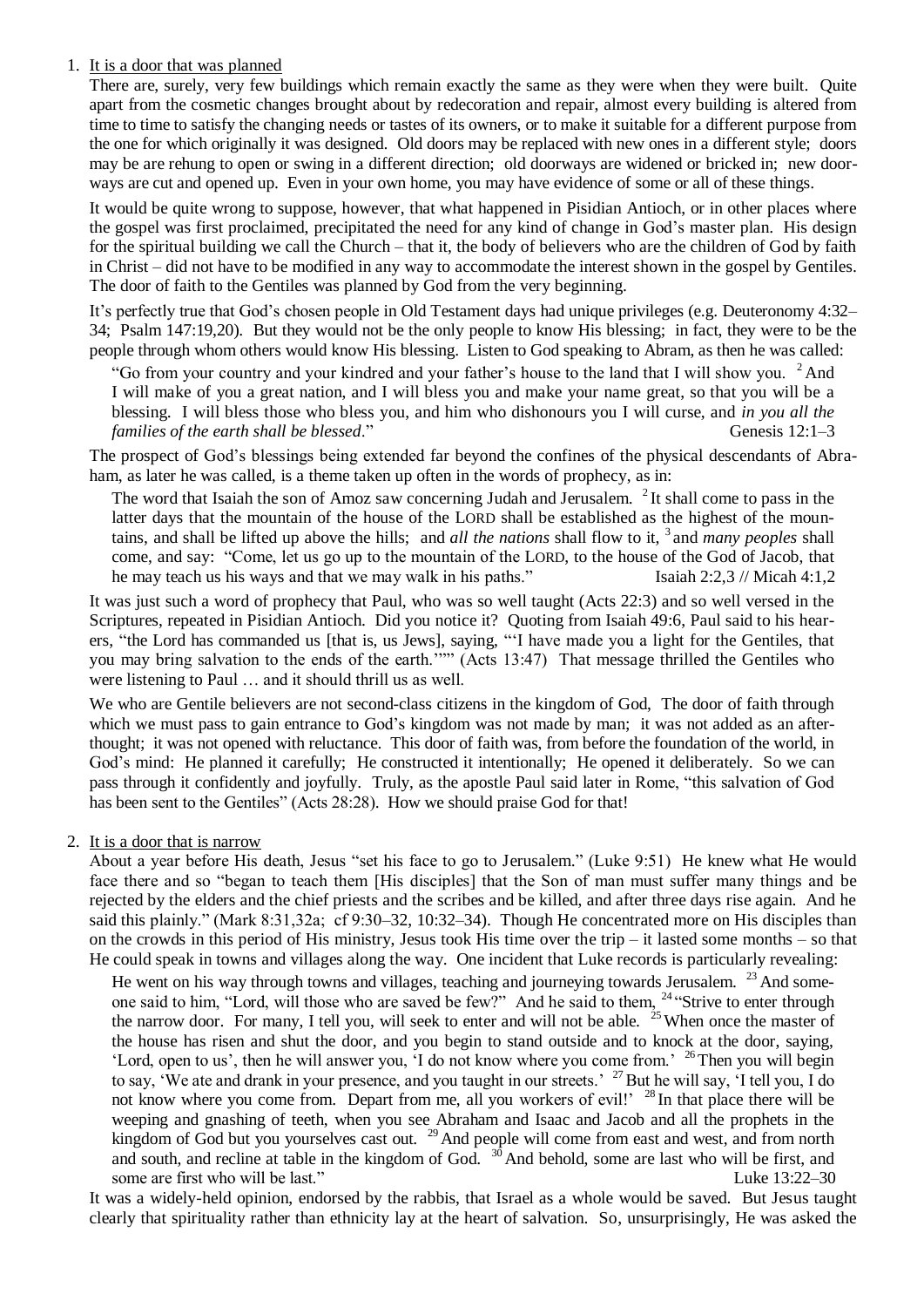question: "Lord, will those who are saved be few?" It's an obvious question and, you may think, an interesting question, a good question, perhaps a controversial question. I wonder how you would answer it?

It would be easy to fall into the trap of arguing about numbers. Jesus did not do that and, in fact, did not give a direct answer to the question at all. Much more tellingly, He urged His questioner to "Strive to enter through the narrow door" (Luke 13:24). That challenge surely comes still with the same force: the question is not how many *people in general* are going to be saved, but whether *you in particular* are going to be saved. And to make sure that you are, says Jesus, you must strive to enter through the narrow door. Hendriksen notes that "The verb *to strive*, as it occurs in the original, has given rise to our English verb *to agonize*. It places us not on the battlefeld but in the *arena* or in the *wrestling-ring*. The struggle is fierce. Our opponents are Satan, sin [and] self".

This teaching is not novel, for remember what Jesus said in the Sermon on the Mount:

"Enter by the narrow gate. For the gate is wide and the way is easy that leads to destruction, and those who enter by it are many. <sup>14</sup> For the gate is narrow and the way is hard that leads to life, and those who find it are few. Matthew 7:13,14

But why is the door, or the gate, described as 'narrow'. If you have been through an airport recently, you will know that, as part of the security procedures, you must walk through what looks like an empty door frame but is actually a metal detector. You must go through it and you must go through it alone, without even such small encumbrances as your wallet or watch. And so it is with the kingdom of God. You cannot be swept in as part of a crowd – those born in a certain country, brought up in a Christian home, worshipping in a Bible-believing church. You must enter a door so narrow that you can only do so alone, relying on none of the things – your abilities and achievements, for example – for which you are recognised in human society. You can enter God's kingdom only through the narrow door of faith in Christ. And that is what you must strive to do if you would know salvation.

#### 3. It is a door that will close

We did not finish looking at what Jesus said in reply to the question, "Lord, will those who are saved be few?" He said, ""Strive to enter through the narrow door. For many, I tell you, will seek to enter and will not be able" because there will come the time when "the master of the house has risen and shut the door". (Luke 13:24,25)

It is a glorious fact that God has opened a door of faith to the Gentiles. It is a challenging fact that the door is narrow, and we must strive to enter in. And it is a sobering fact that one day the door will be closed by God – and, of course, what God has closed no man can open (Isaiah 22:22). But, you may ask, when will it close?

#### it will close when you die

Death is part of the awful consequence of the coming of sin into the world. None of us can escape it and all of us know that, one day, we shall die. Speaking of life and death, Shakespeare suggested that the

*Last scene of all, / That ends this strange eventful history Is second childishness and mere oblivion, / Sans teeth, sans eyes, sans taste, sans everything.*

That comes from *As You Like It* (Act II, Scene VII). But whether you like it or not, the popular idea that our life ends in 'mere oblivion' is wholly mistaken. The Bible makes it clear that "it is appointed for man to die once, and after that comes judgement" (Hebrews 9:27) – not oblivion; not reincarnation; and certainly not a fresh opportunity to walk through the door of faith into the kingdom of God. That is the reason why the apostle Paul insisted that "now is the favourable time; behold, now is the day of salvation." (2 Corinthians 6:2). The provision we make for eternity must be made in time, and that time is now – yes, precisely now! We dare not put it off until tomorrow, for we do not know what a day may bring (Proverbs 27:1) Remember Jesus's story of the rich fool who thought that he had many years ahead of him in which to "relax, eat, drink, be merry" whereas, in fact, God required his soul that very night. (Luke 12:13–2; cf Psalm 39:4,51).

it will close when Christ returns

Actually, we cannot say for certain that all of us will die in the usual way, for some of us may still be alive on that glorious day when Christ returns. Whenever that is, He will not come to offer people further opportunities to enter through the door of faith into the kingdom of God. In fact, the opposite will be the case: His return will mark the end of the gospel age in which now we live. And, said Jesus, "there will be weeping and gnashing of teeth, when you see Abraham and Isaac and Jacob and all the prophets in the kingdom of God but you yourselves cast out". (Luke 13:28) The once-open door of faith will have been closed, by God, for ever. In Jesus's parable of the ten virgins, the foolish five who had no brought no oil for their lamps turned up too late for the marriage feast "and the door was shut." (Matthew 25:10) In just the same way, those who make no provision for the great and awesome day when the Lord shall return – whenever that may be – will find that when He comes, the narrow door will close for ever with them on the outside of it. If you would not run that awful risk, you must strive to enter through the narrow door of faith even now, whilst – by the grace of God – it remains open.